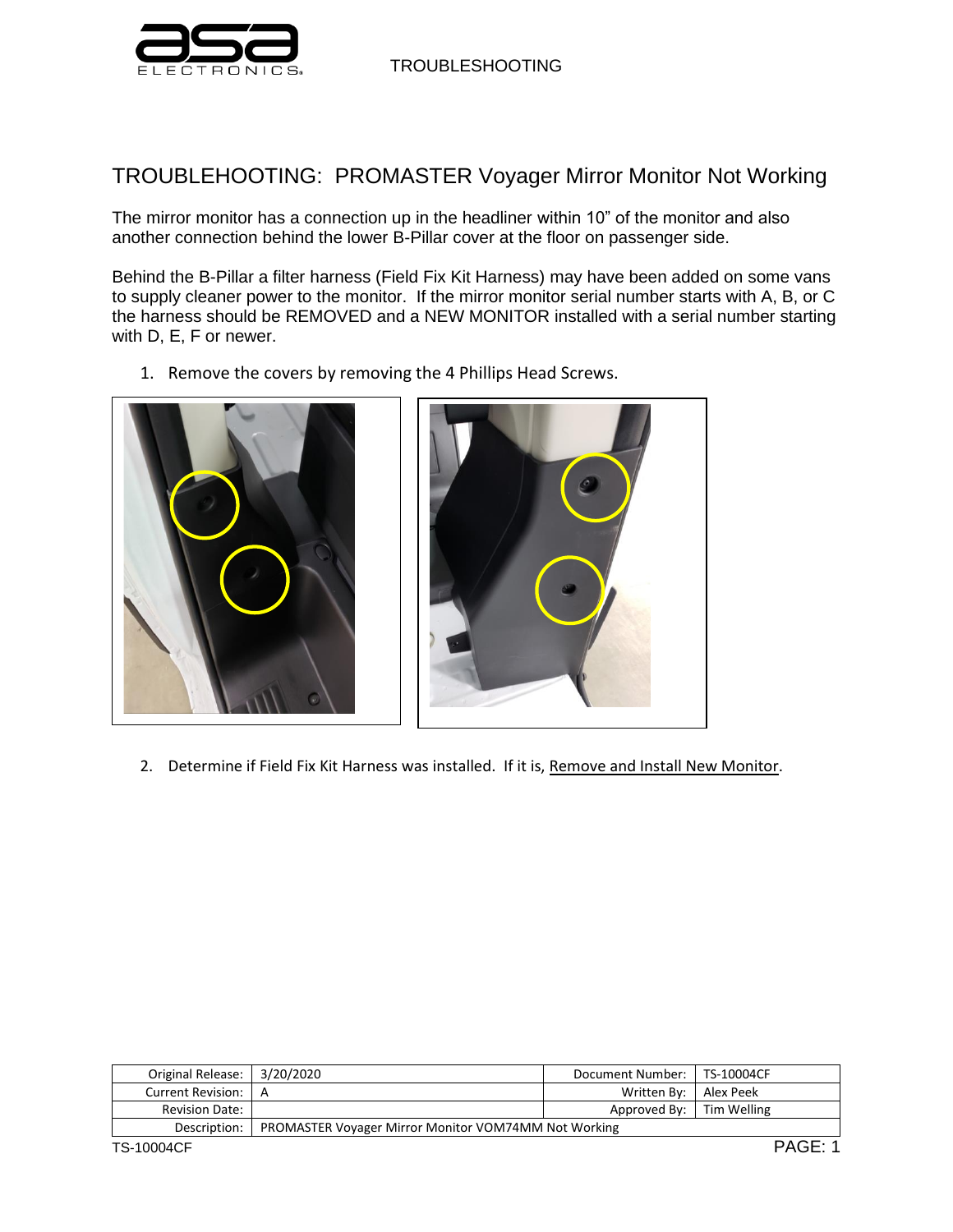## TROUBLESHOOTING



3. AFTER FIX KIT HARNESS IS REMOVED. The 15-pin connector MUST be plugged in. 12V DC power should be on this connector when the ignition key is turned to accessory position or vehicle is turned on.



4. If the above does not have 12V DC power, fuses should be checked.

| Original Release:     | 3/20/2020                                            | Document Number:   TS-10004CF |         |
|-----------------------|------------------------------------------------------|-------------------------------|---------|
| Current Revision: I   | A                                                    | Written By:   Alex Peek       |         |
| <b>Revision Date:</b> |                                                      | Approved By: Tim Welling      |         |
| Description:          | PROMASTER Voyager Mirror Monitor VOM74MM Not Working |                               |         |
| TS-10004CF            |                                                      |                               | PAGE: 2 |